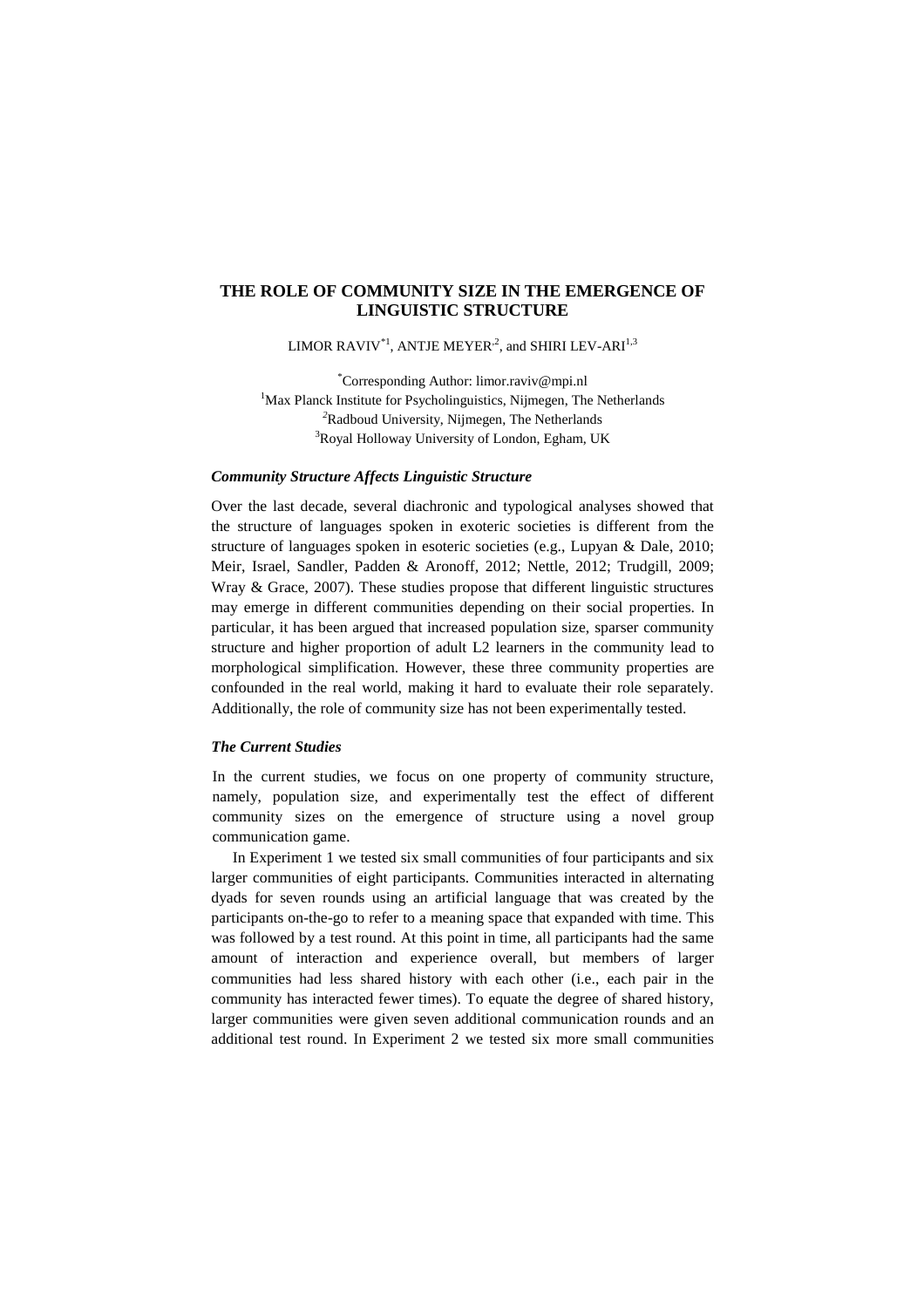that played as long as the larger communities in Experiment 1, and compared their performance to the larger communities across all 16 rounds to examine whether the differences found in Experiment 1 hold at a later point in time.

# *Results*

We found that both small and larger communities developed compositional structure over time (measured as the average correlation between labels' string distances and meaning distances in the community, following Kirby, Tamariz, Cornish & Smith, 2015). Crucially, larger communities developed linguistic structure faster and more consistently than small groups. While there was no difference between the structure created by small and larger communities after eight rounds (seven communication rounds + test round), by the  $16<sup>th</sup>$  round, larger communities had more compositional structure than small communities (Figure 1). In addition, small and larger communities showed similar trends of stabilization and conventionalization by the  $16<sup>th</sup>$  round. Communicative success was not influenced by community size at any point in time. Finally, small communities showed significantly more variance than larger communities on all measures.

Together, and in line with previous typological studies (e.g. Lupyan & Dale, 2010), our findings demonstrate experimentally that population size can affect the formation of linguistic structure (as well as other linguistic properties), with larger communities developing structured languages faster and more consistently over time. These results highlight the role of the social environment in explaining patterns of linguistic diversity and trajectories of language change.



Figure 1. Linguistic structure by round and community size. Only communities that played for 16 rounds are plotted (from both Experiment 1  $\&$  2).